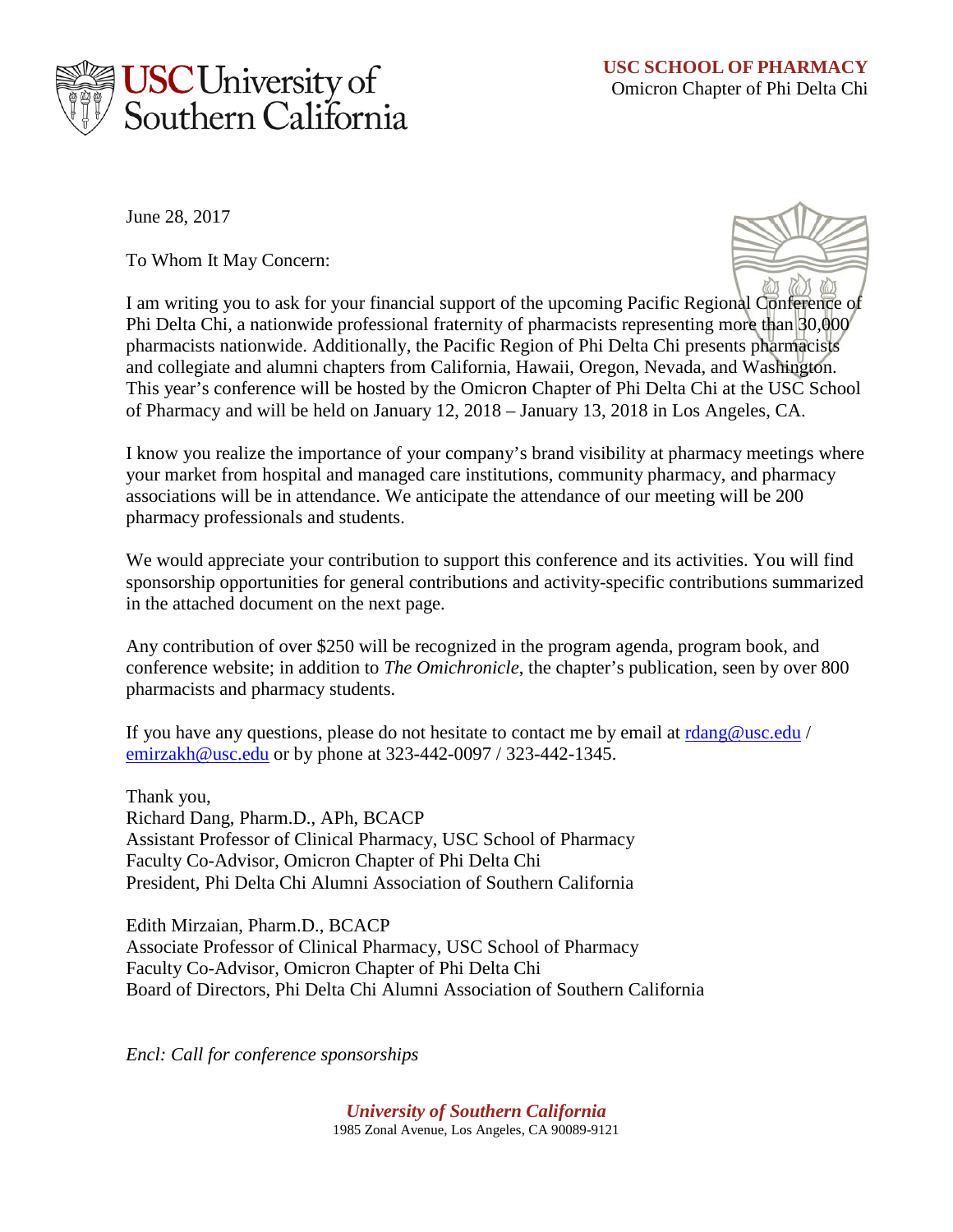

Student Pharmacists and Pharmacists from the collegiate and alumni chapters in the Pacific Region include the following Schools of Pharmacy:

- California Health Sciences University
- California Northstate College of Pharmacy
- Chapman University
- Keck Graduate Institute
- Oregon State University
- Pacific University
- Roseman University of Health Sciences
- University of California San Francisco
- University of Hawaii at Hilo
- University of Southern California
- University of the Pacific
- University of Washington
- Washington State University

The conference agenda includes the following activities:

- Continuing education sessions
- Leadership development workshops
- Officer-training workshops
- Advisor training workshops
- Collegiate and alumni chapter interviews
- Official business and house of delegates/caucus
- Socials

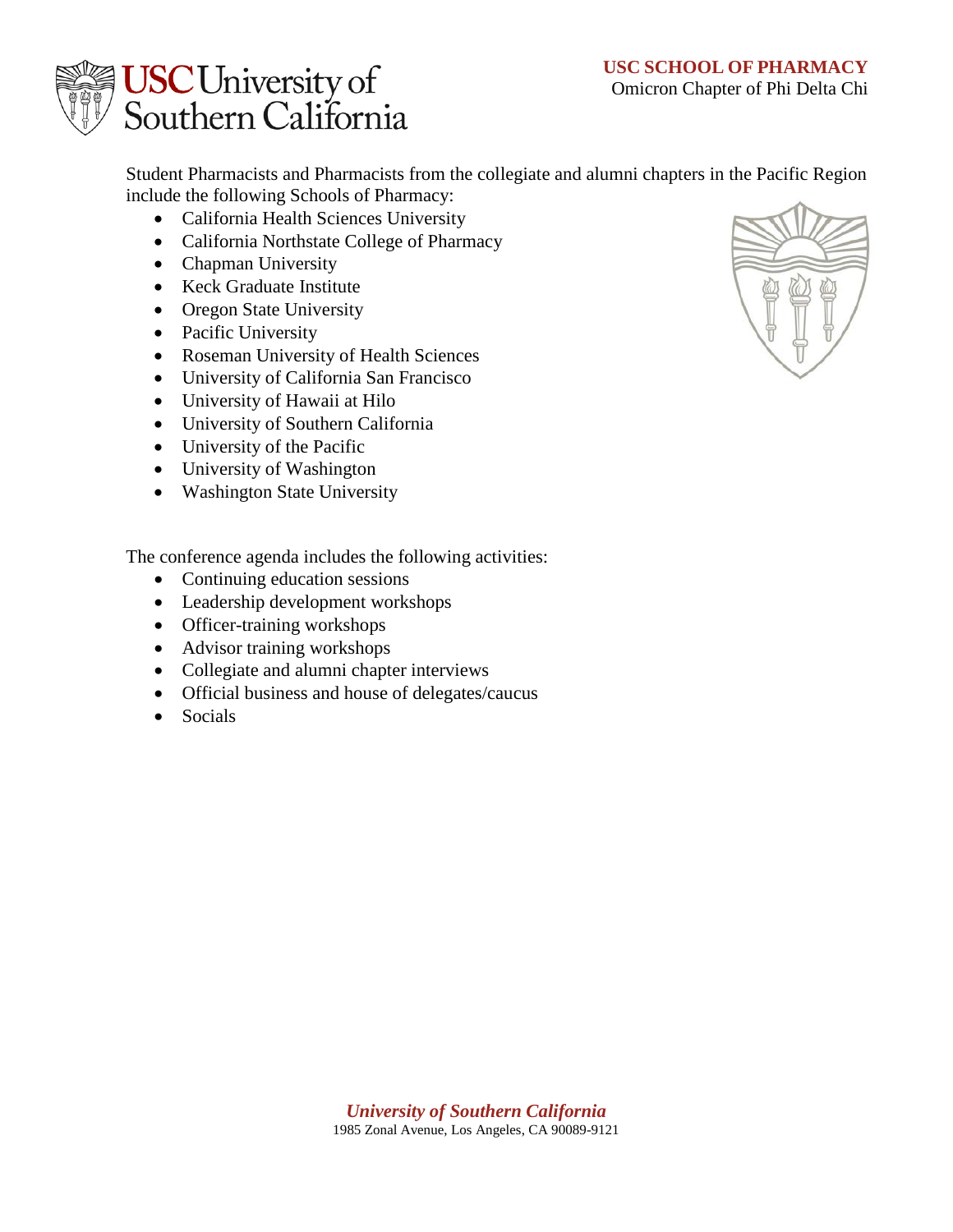## **Phi Delta Chi Pacific Regional Conference Hosted by Omicron Chapter at the USC School of Pharmacy January 12-14, 2018 in Los Angeles, CA**

## **Call for Sponsorships**

| <b>General</b><br>Sponsorship | <b>Summary of Benefits</b>                                                         |                                                         |                                                              |                                                                             |
|-------------------------------|------------------------------------------------------------------------------------|---------------------------------------------------------|--------------------------------------------------------------|-----------------------------------------------------------------------------|
| <b>Levels</b>                 |                                                                                    |                                                         |                                                              |                                                                             |
|                               | <b>Complimentary tickets to</b><br>conference banquet<br>ceremony (Saturday night) | <b>Recognition at</b><br>conference banquet<br>ceremony | <b>Recognition at conference</b><br>general session meetings | Recognition in agenda, program<br>books, website, and chapter<br>newsletter |
| <b>Platinum</b> - $$5,000$    | Four                                                                               |                                                         |                                                              |                                                                             |
| <b>Gold</b> - $$3,000$        | Three                                                                              |                                                         |                                                              |                                                                             |
| <b>Silver</b> - \$1,500       | Two                                                                                |                                                         |                                                              |                                                                             |
| <b>Bronze - \$500</b>         | One                                                                                |                                                         |                                                              |                                                                             |
| <b>Cardinal</b> - $$250$      |                                                                                    |                                                         |                                                              |                                                                             |

General contributions will be used to fund conference programming and activities,

food for attendees, speaker and facilitator fees, program printing, and other conference-related costs.

| <b>Activity-Specific Sponsorships</b> | In addition to the corresponding benefits above, will receive recognition in all activity- |  |
|---------------------------------------|--------------------------------------------------------------------------------------------|--|
|                                       | related program materials & banners - "[Activity] sponsored by [Company/Individual]"       |  |
| \$5,000                               | Activity: Social Event #1 (Friday Night)                                                   |  |
|                                       | Activity: Social Event #2 (Saturday Night)<br>$\bullet$                                    |  |
|                                       | <b>Activity: Banquet (Saturday Night)</b>                                                  |  |
| \$3,000                               | Activity: Breakfast #1 (Saturday Morning)<br>$\bullet$                                     |  |
|                                       | Activity: Breakfast #2 (Sunday Morning)<br>$\bullet$                                       |  |
| \$1,500                               | Activity: Coffee Break & Snacks (Saturday)                                                 |  |
|                                       | <b>Activity: Lunch (Saturday)</b>                                                          |  |

## **Become a sponsor today!**

Contact Richard Dang at rdang@usc.edu or 323-442-0097 for more information.